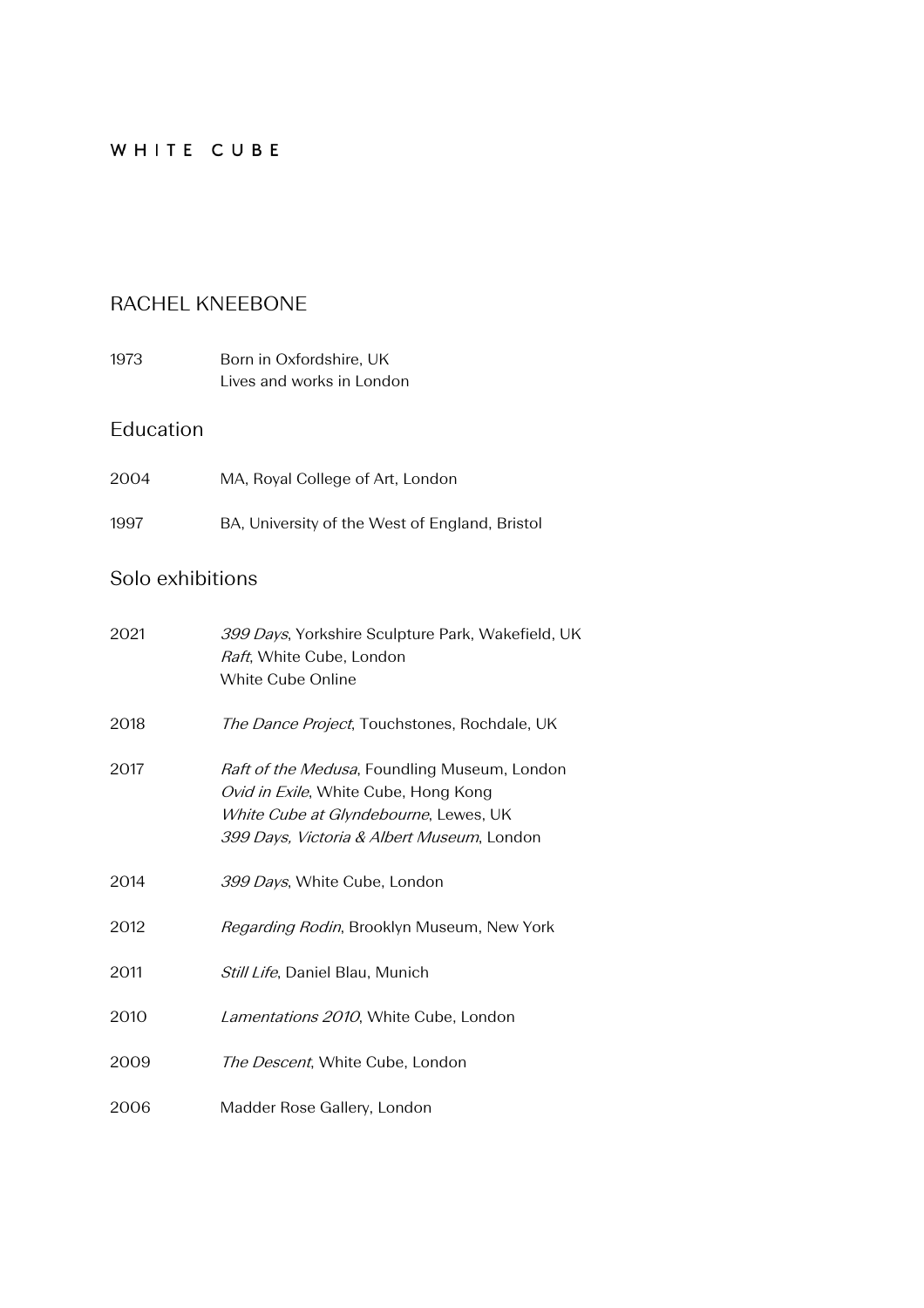# Selected group exhibitions

| 2022 | Human Conditions of Clay, John Hansard Gallery, University of Southampton, UK;<br>Chapter Arts, Cardiff (2021);                                                                                                                                                                                                         |
|------|-------------------------------------------------------------------------------------------------------------------------------------------------------------------------------------------------------------------------------------------------------------------------------------------------------------------------|
| 2021 | Correspondence, White Cube, Aspen                                                                                                                                                                                                                                                                                       |
| 2020 | There, Where We Promenade, Freelands Foundation, London UK                                                                                                                                                                                                                                                              |
| 2018 | The Pliable Plan. Rococo in Contemporary Art, Museum Morsbroich, Leverkusen,<br>Germany                                                                                                                                                                                                                                 |
|      | The Precious Clay, Museum of Royal Worcester, Worcester, UK<br>Remembering Tomorrow: Artworks and Archives, White Cube, Hong Kong<br>DRAF x MOSTYN. She sees the shadows, David Roberts Collection, MOSTYN,<br>Llandudno, Wales, UK                                                                                     |
| 2017 | Dreamers Awake, White Cube, London                                                                                                                                                                                                                                                                                      |
| 2016 | From Here to Eternity, Maison Particulière, Brussels<br>Flesh, York Art Gallery, UK                                                                                                                                                                                                                                     |
| 2015 | Ceramix, Bonnefantenmuseum, Maastricht, Netherlands<br>Emerging out of an inconceivable void into the play of beings, Brighton Festival,<br>University of Brighton Gallery, UK<br>Classicicity, Breese Little, London<br>Lust for Life, Galleri Andersson/Sandström, Stockholm<br>Obsession, Maison Particulière, Paris |
| 2014 | Obsession, Maison Particulière, Brussels<br>KILN, Leila Heller Gallery, New York<br>Freud and Eros: Love, Lust and Longing, Freud Museum, London                                                                                                                                                                        |
| 2013 | 3am: Wonder, Paranoia and the Restless Night, The Bluecoat, Liverpool, UK;<br>Chapter, Cardiff; The Exchange, Newlyn, UK                                                                                                                                                                                                |
| 2012 | The Best of Times, The Worst of Times: Rebirth and Apocalypse in Contemporary<br>Art, 1st Kiev Biennale, Ukraine<br>The Passions: A Drama in Five Acts, Deutsches-Hygienes Museum, Dresden,<br>Germany                                                                                                                  |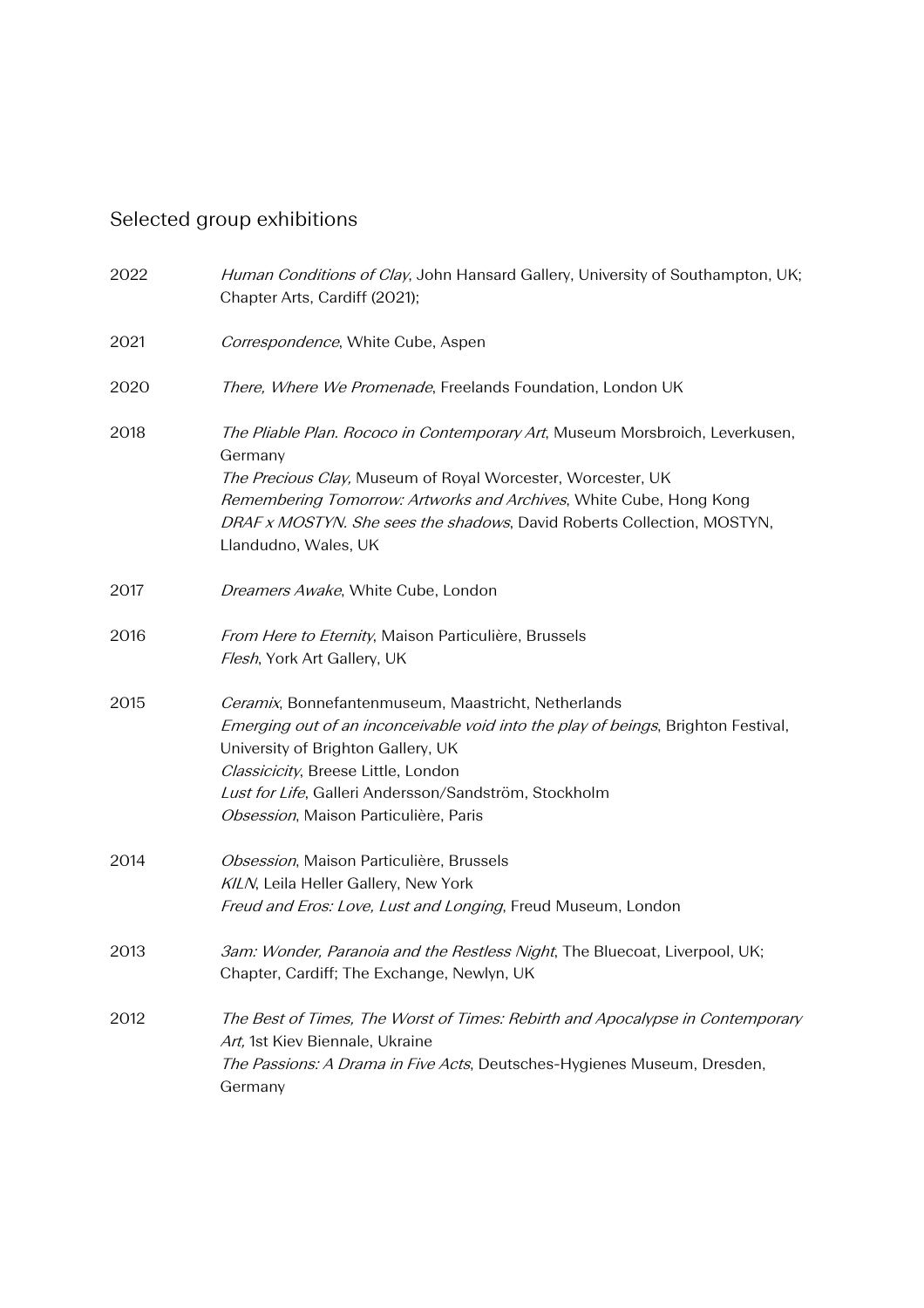| 2011 | Archetypes, Timothy Taylor Gallery, London                                                   |
|------|----------------------------------------------------------------------------------------------|
|      | <b>Black Swan, Regen Projects, Los Angeles</b>                                               |
| 2010 | Contemporary Eye: Crossovers, Pallant House Gallery, Chichester, UK                          |
|      | Living in Evolution, Busan Biennale, South Korea                                             |
|      | Kupferstichkabinett: Between Thought and Action, White Cube, London                          |
|      | Larger than Life-Stranger than Fiction, 11th Small Sculpture Triennale, Fellbach,<br>Germany |
|      | The Surreal House, Barbican Art Gallery, London                                              |
|      | The Beauty of Distance, 12th Biennale of Sydney                                              |
|      | The Library of Babel / In and Out of Place, Zabludowicz Collection, London                   |
| 2009 | Nightmare Full of Unspeakable Things, Concept V, New York                                    |
|      | Eat Me, Drink Me, Goss-Michael Foundation, Dallas, Texas                                     |
| 2008 | Summer Exhibition, Royal Academy of Arts, London                                             |
| 2007 | An Archaelogy, Project Space 176, London                                                     |
|      | Dining Room Show, Andrea Rosen Gallery, New York                                             |
|      | Mario Testino at Home, Yvon Lambert Gallery, New York                                        |
|      | Meat District, Showroom Mama, Rotterdam, Netherlands                                         |
| 2005 | Diana, Princess of Wales by Mario Testino, Kensington Palace, London                         |
|      | The Way We Work Now, Camden Arts Centre, London                                              |
|      | Young Masters, Art Fortnight, London                                                         |
| 2004 | Arrivals, Pump House Gallery, London                                                         |
|      | Out of Time, St. Augustine's Tower, London                                                   |
|      | Show 1, Upper Gulbenkian Gallery, Royal College of Art, London                               |

#### Public Collections

Australia China Art Foundation, Hawthorn, Australia Brooklyn Museum, New York The Burger Collection, Hong Kong LUMA Foundation, Arles, France Mansoojat Foundation, London National Museum Cardiff, Wales, UK Pinault Collection, Paris The Roberts Institute of Art, London Sainsbury Centre, University of East Anglia, Norwich, UK